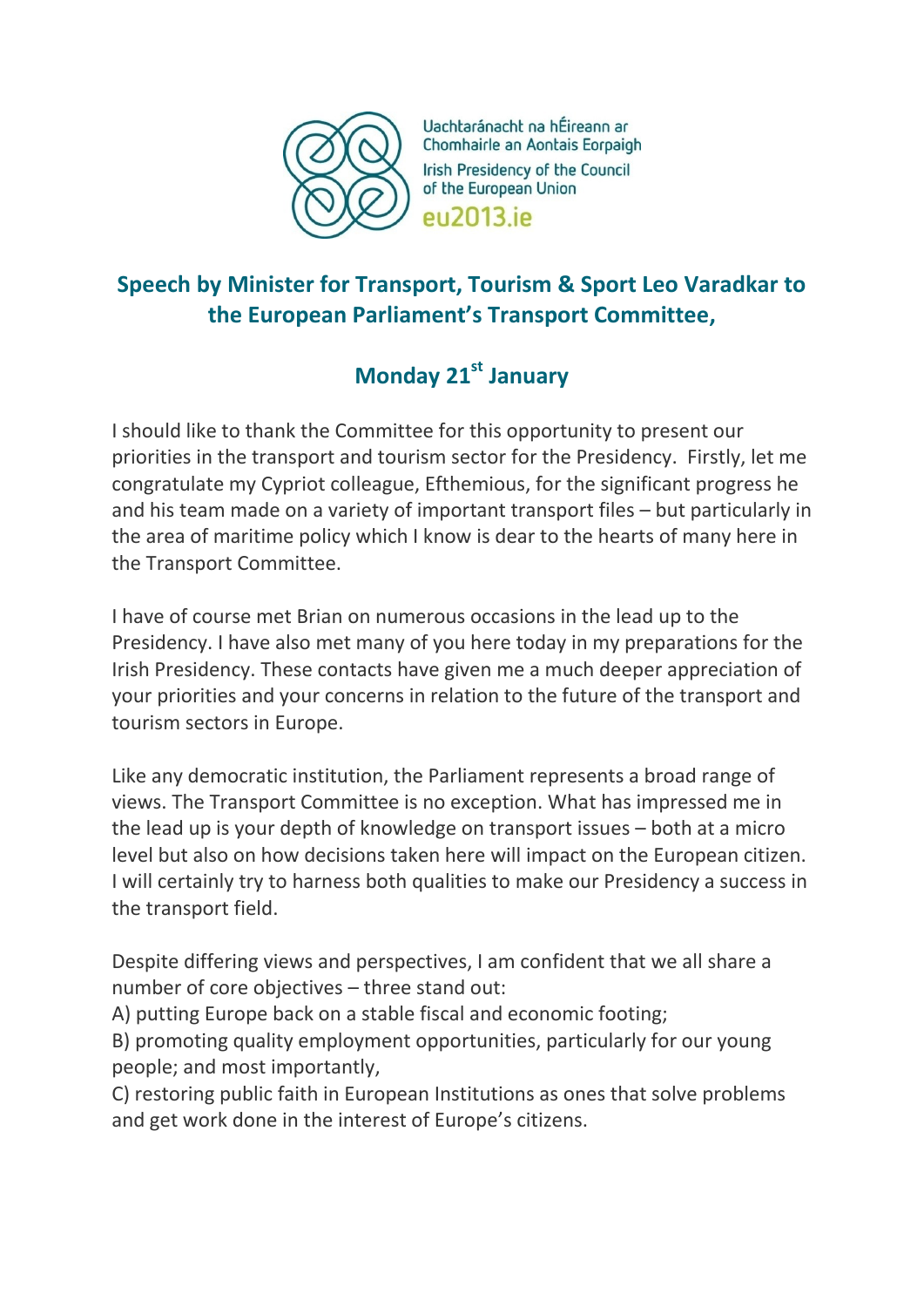Stability, jobs and growth are the core themes for the Irish Presidency. They are the principles we applied in prioritising the vast programme of legislative dossiers. A key focus of the Irish Presidency across all policy formations therefore is to advance legislation that will contribute to creating the conditions for stability, jobs and growth in Europe.

I also know this Committee shares the view that transport is vital in advancing this agenda – both as a driver of Europe's global competitiveness and a key enabler in realising the full potential of the single market. This is why, for transport, the over-riding priority for our Presidency will be to promote a safer, more integrated, more efficient and sustainable transport network for Europe.

As you know, ours is the last trio of Presidencies during the lifetime of the current Commission and Parliament. To be frank, time is against us. The European legislative process is painstakingly slow.

The implications for us are that any new proposals that come our way from here on in have an ever narrowing window of opportunity for successful conclusion. In this regard we are cooperating closely with our Trio partners, Lithuania and Greece and we will make decisions together in order to be as effective as possible.

Vice President Kallas has assured me that we will see very shortly three significant legislative initiatives - the much anticipated 4th Rail Package – addressing very sensitive issues for many Member States; a proposal on Clean Power for transport – which I expect will set a high bar in terms of infrastructure deployment for renewable energy; and a new Air Passenger Rights proposal which will be no less controversial but with tangible impacts for the citizens of Europe.

There are also a variety of other important proposals which are promised over the course of the next six months – including the EMSA Funding Regulation facilitating the activities of the Agency in relation to maritime pollution; the important Passenger Ship Safety proposal as we mark the first anniversary of the Costa Concordia accident; the next phase in the development of the Blue Belt initiative for short sea shipping  $-$  a vital instrument for promoting the competitiveness of the maritime sector; and the next phase in the implementation of the Single European Sky – again a significant priority in driving greater efficiencies and minimizing environmental impacts within Europe's aviation sector.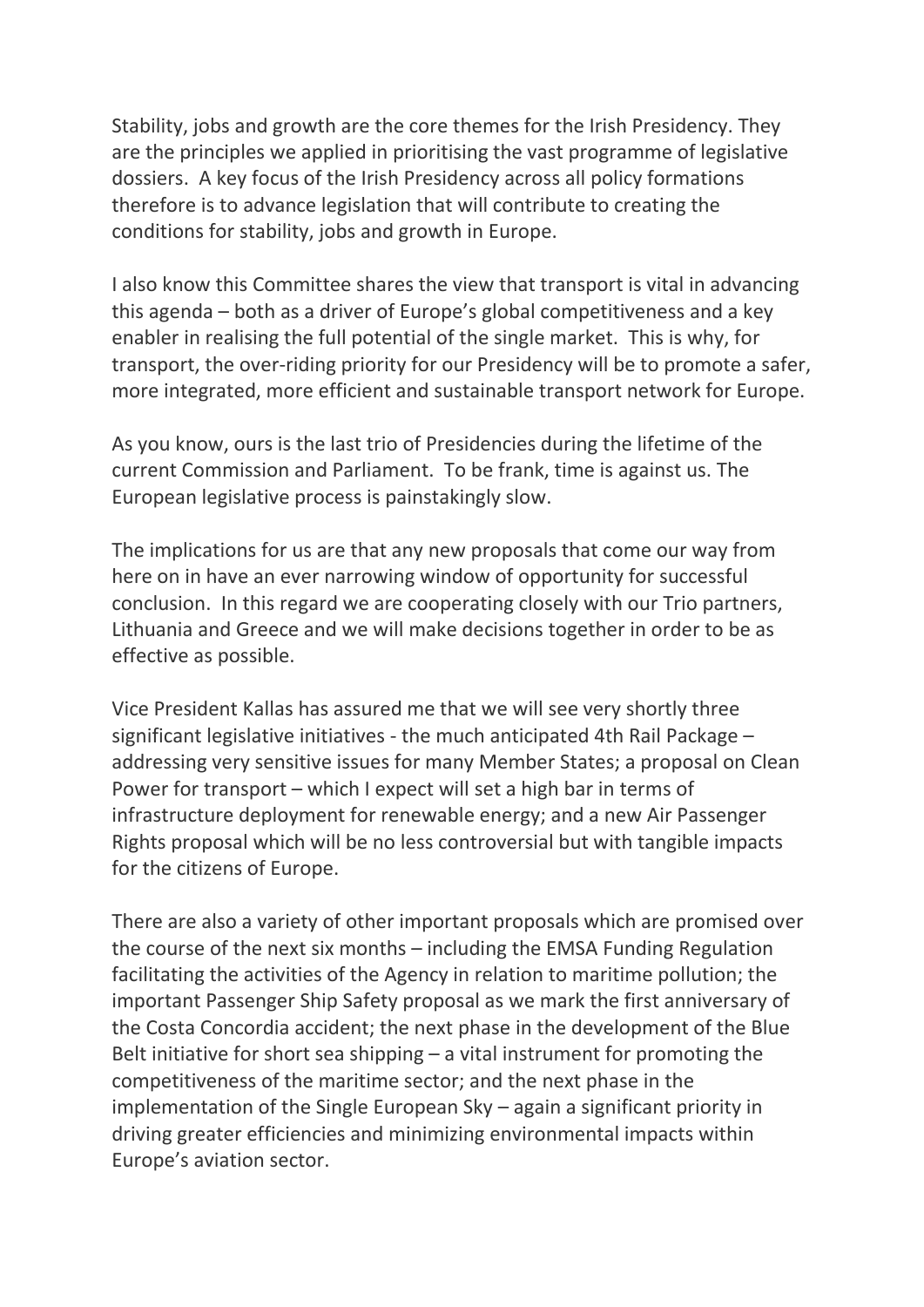The agenda is therefore packed and time is short.

One of the key roles of any Presidency is to make choices and steer the process as efficiently and effectively to achieve our shared aims. My intention is to stay focused on the business end of the Presidency and to act as a facilitator to achieve agreement on some key dossiers in the transport sector. But agreement should not be sought for sake of it. Too often, good proposals are watered down to the lowest common denominator and so many exceptions and opt-outs are provided that we would we better without it.

One of our strengths as a Presidency is that we tend not to bring national agendas to bear at a European level - and this is certainly true for transport.

However, we have a clear interest in making Europe's transport infrastructure more competitive and fit for purpose. As an open trading economy, we are very much dependent on an efficient road and rail network in the UK and continental Europe to ensure our goods get to market at a price than is competitive. Bottlenecks, missing links, airport delays, excessive administrative checks at ports - all add unnecessary cost to our exports.

As you know, Ireland's path to recovery – and also Europe's – will be largely export driven – both within the internal market and outside. In that context, targeted investment addressing bottlenecks and missing links across Europe's transport network is both a national and a European objective. And for that reason, our top priorities in the transport area will be TENT and the CEF.

Ireland, like many other countries, is not in a position to invest in financially transport at the same levels as before. That does not mean we can't invest in transport, it simply means we need to be wiser about how and where we invest. This is very much at the heart of TENT and the CEF where the objective is to target the limited resources available more wisely and where they will add greatest value from a European perspective. The initiative is also about making it attractive for the private sector to play a greater part in delivering key infrastructure investment.

We will advance the Connecting Europe Facility as far as we can over the next six months. Agreement on the Multi-Annual Financial Framework is obviously vital here and we look forward to a good outcome on this during our Presidency. I won't pretend that the CEF budget is secure – we are all aware of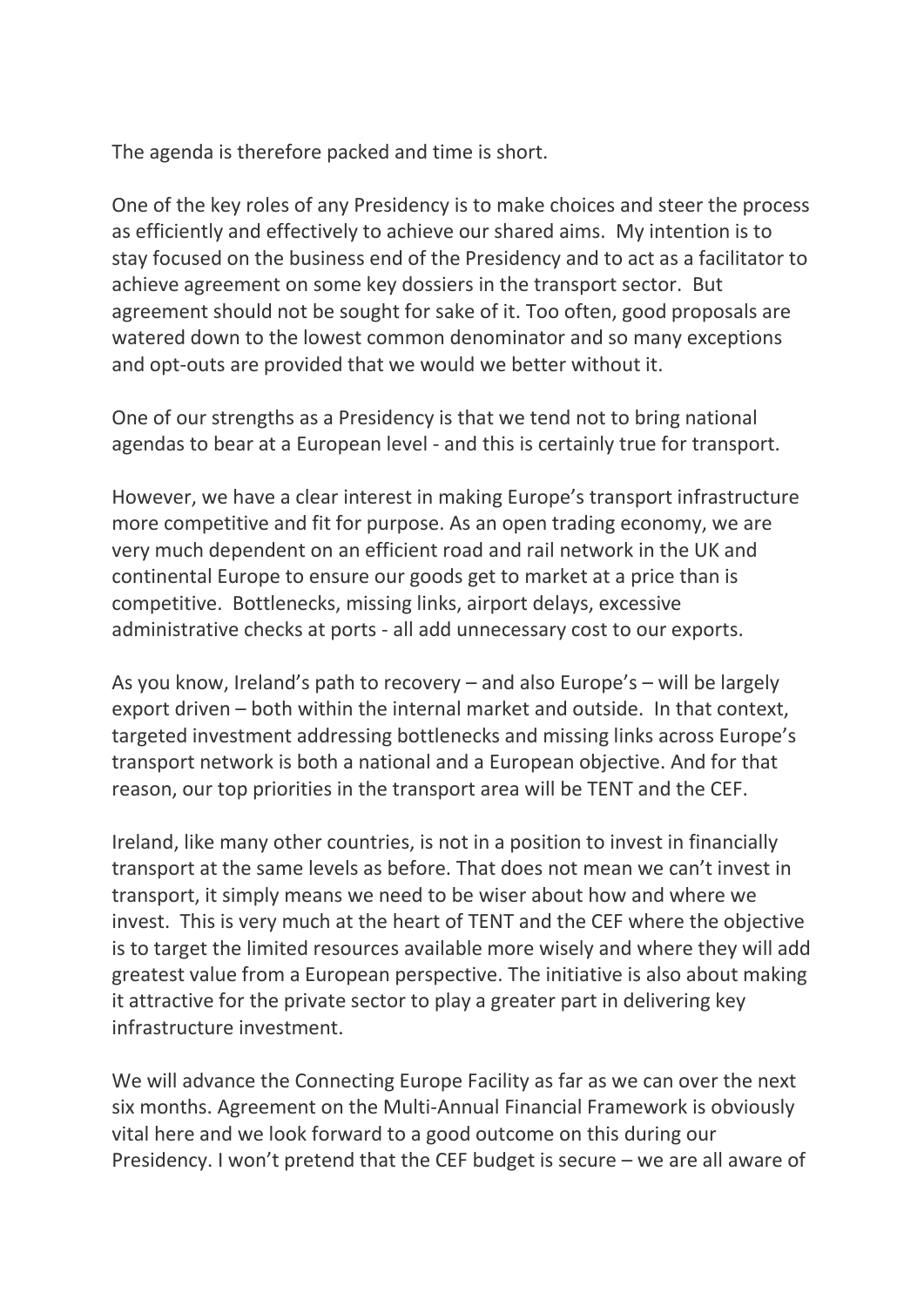the pressures on the overall budget and that CEF is vulnerable. I will certainly do my utmost to ensure we put the best case forward for the transport element of the CEF and I know my colleague, Minister for Communications and Energy, Pat Rabbitte, will do likewise for the energy and telecoms elements.

A good and early result on TENT will help in this regard – as this sets out the vision or framework for the investment. TENT is the business plan for the CEF. I know the Rapporteurs on the TENT - Georgios Koumoutsakos and Ismail Ertug - stand ready to work with Council on your behalf to secure a good outcome on this file. Equally, Council stands ready to do a deal on a TENT regulation which underpins the case for future cross-border investment in Europe's transport network. I do not for a minute underestimate the task ahead of us in securing agreement but you can be sure that we will make every effort to bridge the gaps on the core issues in TENT. TENT has a 40 year perspective – so it is vital that we get this right.

The Airports Package is another priority for us. It seeks to address a number of impediments to enhancing the competitiveness and efficiency of Europe's aviation sector. As you know, Council has expressed its view on the three elements of the package – noise, slots and ground handling. We now await the Parliament's verdict on the ground handling element of this package which I recognise presents particular difficulties. I understand that this issue is high on your agenda and will be discussed this afternoon. I hope that the EP will be in a position to find a way forward which will enable us to bring the package to conclusion.

Once there is clarity on the ground handling report, we will work intensively with Giommaria Uggias, Artur Zasada and Jorg Leichtfried on these files to secure the optimum result for all the stakeholders in this.

Ireland is an island nation with a strong maritime tradition and a keen advocate of the ILO's Maritime Labour Convention which provides rights and protection at work for seafarers. I am very keen to see progress in implementing the Maritime Labour Convention through the proposals for Port and Flag State regulations. Adequate working conditions for seafarers are a prerequisite for the safe operation of shipping. The MLC enters into force in August this year. It is essential that Europe is ready for this. However, I would also ask MEPs to note that the ratification process is long and complex. Ratification involves revision of a century's worth of maritime legislation and I know that Member States are all working very hard to meet the timetable.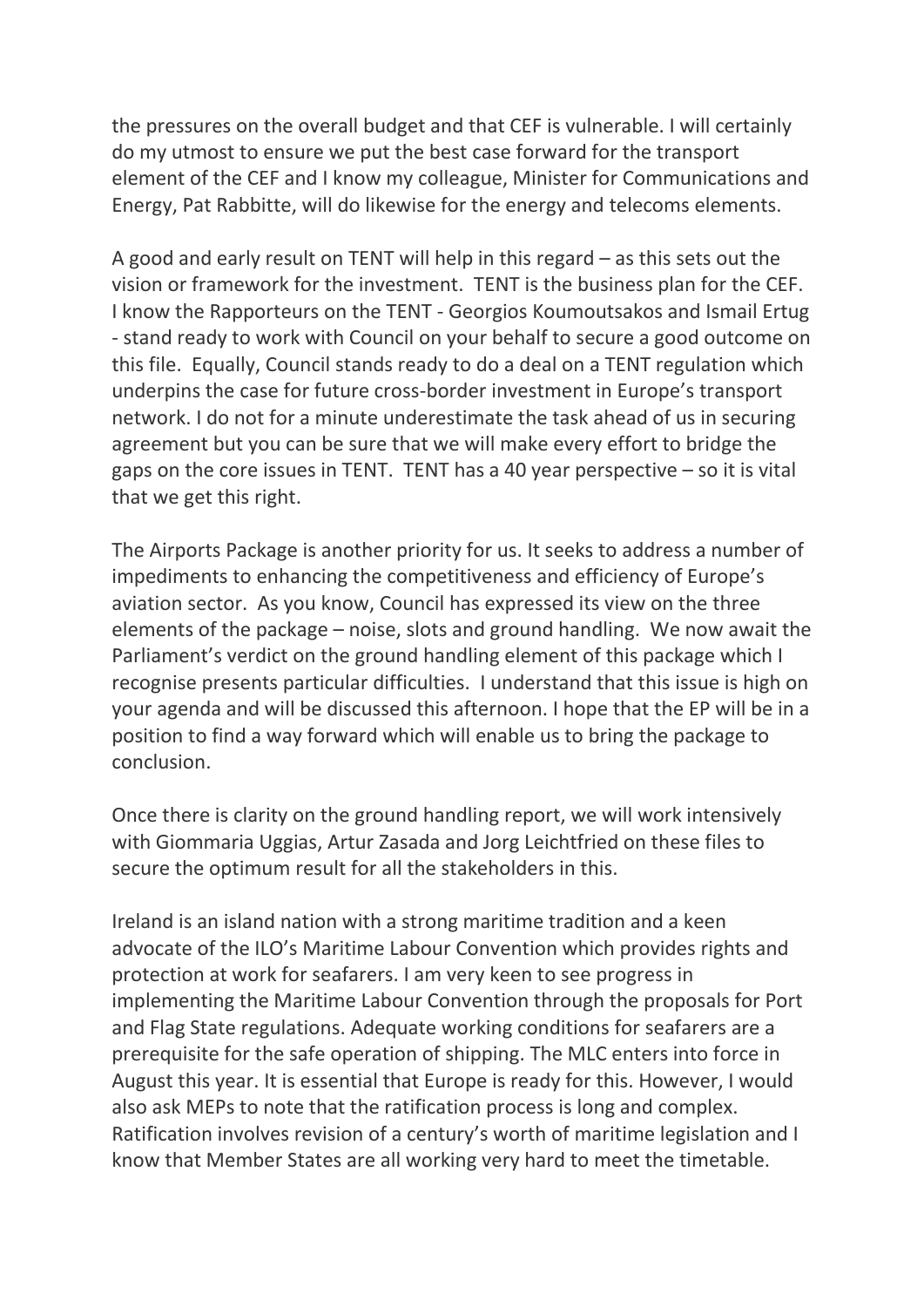Brian, I know, is keen to do business with us on the Port State and we will be working with the Employment Committee to secure agreement on the Flag State element.

Another file on which we expect to achieve a good result with your cooperation is the Tachograph regulation. I met with Silvia-Adriana TICAU in December and I believe that a deal is within reach with a measure of good will from all sides. This file provides for a technological update of the Tachograph which will improve the security of the Tachograph system and allow for real improvements for the safety and competitiveness of EU road transport.

These are the files we are hopeful of negotiating with you as equal partners in this legislative process. Today is not occasion for an in-depth discussion on finer points or identifying the red lines for either institution. There is a process in place to navigate the negotiations to a successful conclusion and we will spare no effort to achieve that.

I briefly mentioned the raft of new legislative proposals we are anticipating from the Commission over the coming months. We do not expect to bring these to European Parliament by way of trialogues given the time constraints we face. Having said that, I know there are a number of proposals which the Transport Committee will be very keen to commence your own deliberations on.

First among these is the Fourth Rail Package. This package has been identified as a key priority in the Single Market Act 2 and will certainly feature high on our Council agenda. We hope there will be no more delays with the Commission proposals here. The package will deal with critical technical issues to enhance safety and interoperability, and also more politically sensitive issues such as market access and public service obligations. Our plan is to make progress on the technical aspects of this file as these will form the basis for overcoming obstacles to achieving a fully-integrated rail system in Europe.

There is clearly a great deal of interest in this file and it will need to be handled with care. I am very conscious that agreement on the last Rail Recast was hard won and many involved are still a little battle weary. The sector is undergoing a great deal of re-structuring and reform across Europe – Ireland's rail sector, though small, is no exception to this. We need to move carefully and for that reason, we will work on building consensus on those elements of the Package where the objectives across the EU are most closely aligned. Safety and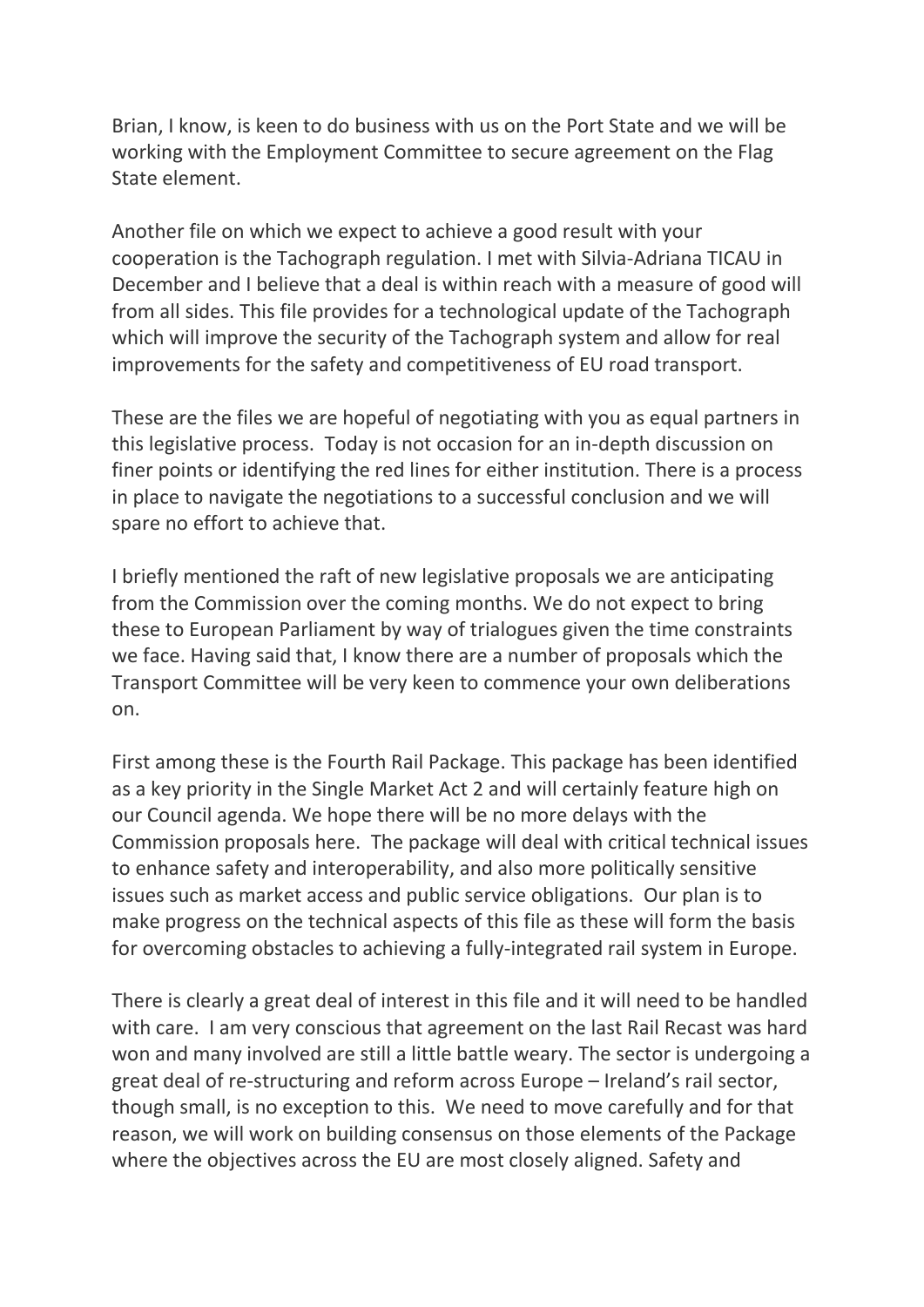interoperability are the building blocks on which will focus our initial efforts. I hope to see many of you at an event hosted by the Community of European Railways this evening in the Renaissance hotel where I will participate in a discussion on the issues affecting peripheral and regional rail networks.

Air Passenger Rights is also a much anticipated dossier which I will happily progress in Council once the Commission finalise their internal deliberations on it. We expect these proposals to clarify issues such as the rights of passengers, particularly in cases of flight cancellations, delays and denied boarding. In the context of the European Year of the Citizen, this proposal has a particularly strong resonance and we would hope to take this to our June Transport Council in good shape with a view to passing it to our Lithuanian colleagues to open discussions with you.

A third proposal with potentially far-reaching benefits beyond transport is the proposed Clean Power for Transport initiative – which I understand the Commission will publish shortly. From my contacts with Vice President Kallas, it seems this proposal will push for greater deployment of charging and fuelling infrastructure from renewable energy sources.

There will be a particular focus on charging infrastructure for electric vehicles – an area in which Ireland has pressed ahead over recent years. This file has implications for transport, energy and environment policies and I will be keen to build consensus among my colleague Ministers in these sectors at Council. This is an area where Europe can take a lead. My hope here is to open the debate at Transport Council in June.

Two other important proposals in the maritime sector are also likely to feature during our Presidency - Passenger Ship Safety and legislation to advance the Blue Belt initiative aimed at reducing the administrative burdens for short sea shipping within the EU.

The TRAN committee is the lead committee for Integrated Maritime Policy (IMP) which falls under the General Affairs Council and is therefore managed by the Irish Foreign Affairs Ministry. Harnessing the potential of the EU's 89,000km of coastline is something which the Irish Presidency will attach particular importance to.

Of the broad range of IMP issues likely to be live during the Irish Presidency the most important will be a legislative proposal on Maritime Spatial Planning and Coastal Zone Management, which is expected to be presented to the Council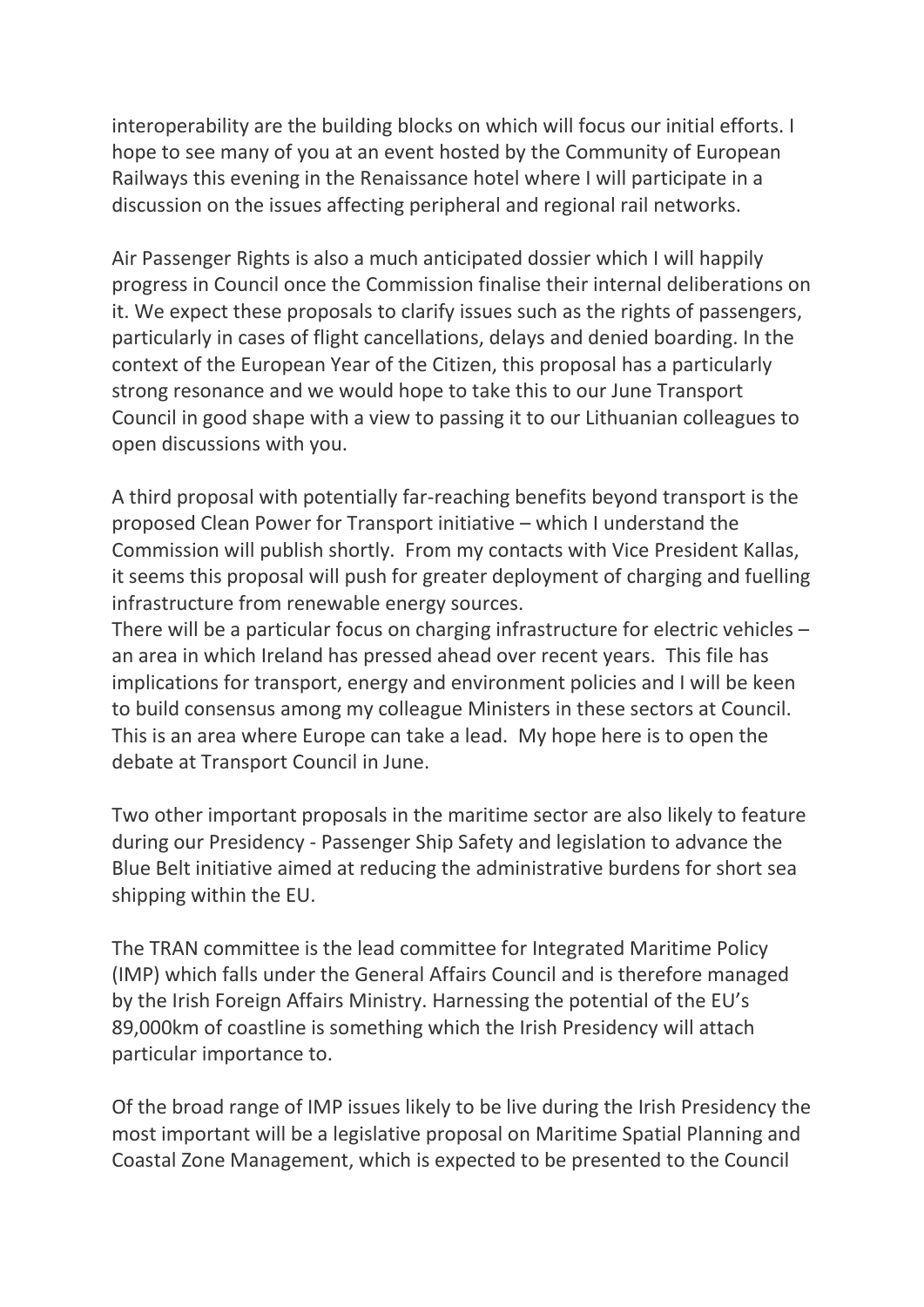and EP in February. We hope to get a Council position on this which will allow the Lithuanian presidency to open inter-institutional negotiations. As I understand it, it has not been decided whether TRAN or ENVI will take the lead on this file.

Another key IMP dossier will be the launch of an Action Plan for the Atlantic Strategy, working with the Commission, EP and other Atlantic Member States (France, Spain, Portugal and UK).

There are also a number of technical but important files on the table which I hope to bring to Council for General Approach including a new Marine Equipment Directive - which harmonises standards for equipment on board ships. There are two other files being worked on by the IMCO and ENVI committees: the Recreational Craft Directive and the Sound level of motor vehicles for which we hope to reach agreement with Parliament.

You have begun work on the Road Worthiness Package on which I note you have a public hearing scheduled for tomorrow. The package aims to strengthen the framework for a set of minimum standards for periodic vehicle testing and roadside checks. During the Cyprus Presidency, Council reached a position on the Periodic Testing element of the proposals. Here the Council was concerned to focus on minimum standards to improve safety while also minimising administrative and cost burdens. During the next six months we hope to reach a Council position on the other two files, paving the way for Lithuania to open negotiations with Mr Kuhn, Ms Sehnalová and Ms Savisaar-Toomast.

Ireland has a very strong track record on road safety which I am keen to maintain and improve upon. We do not have a monopoly on wisdom in this area and in that context, I plan to host a major conference on road safety in Dublin during our Presidency in order to facilitate an exchange of good practice in relation to this critical issue for European citizens. The focus of the conference will be on serious injuries and will take place on 28<sup>th</sup> March in Dublin Castle. The Vice President will address the conference against a backdrop of some new European initiatives in the area of injury prevention. I would also be delighted to see members of the Committee at this conference.

Ireland will also host the Ninth ITS European Congress in the Convention Centre in Dublin from  $4^{th}$  to  $7^{th}$  June – where the focus will be on optimizing the benefits of Intelligent Transport Systems across the EU. My colleague,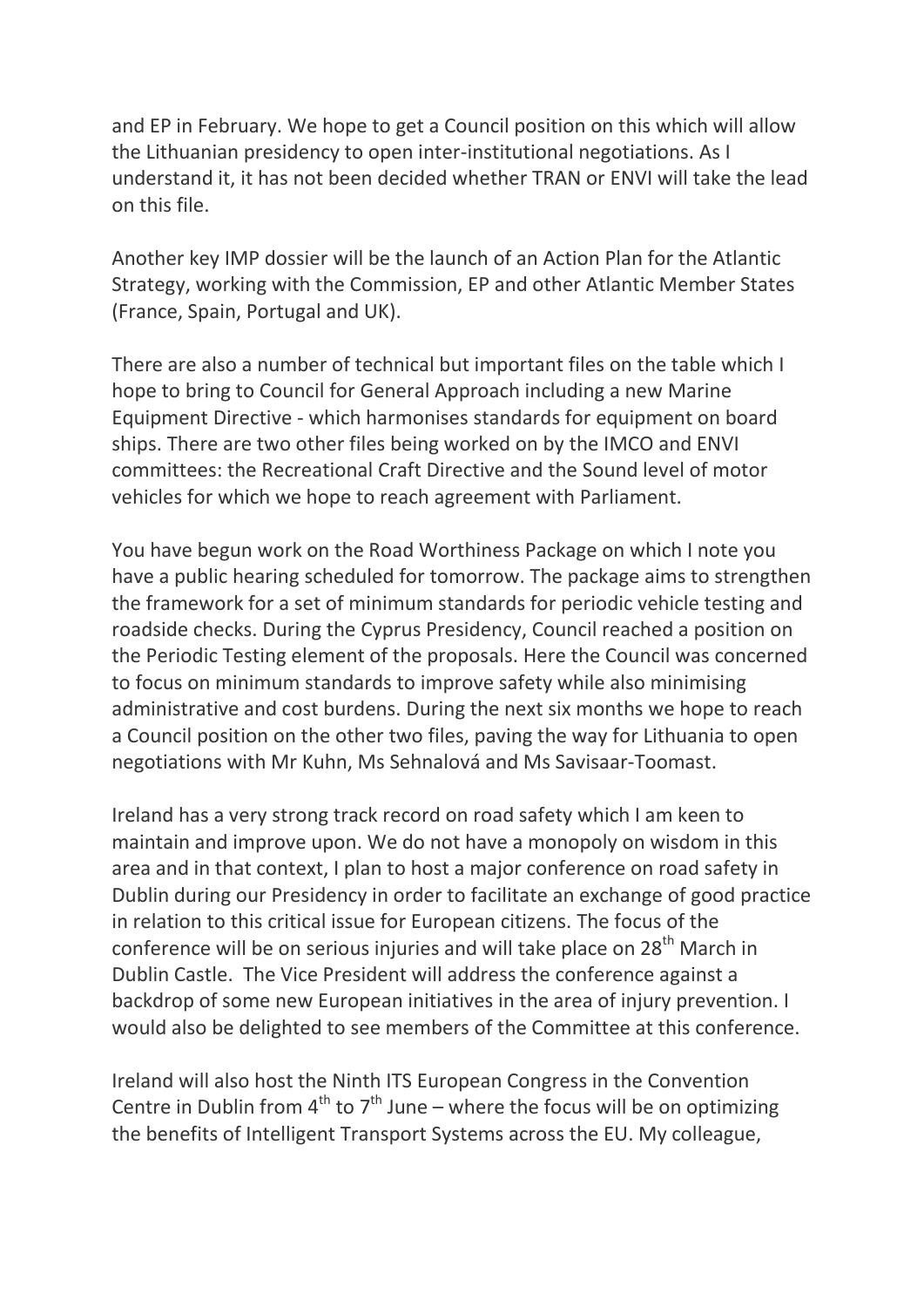Minister of State Alan Kelly and an ex-colleague of yours in the Parliament, is leading our involvement in this conference.

A final word on Tourism which I know is an important element of your remit.

Tourism is a sector which is an important part of the European economy, supporting employment and economic activity right across the Union – often in places or for people with limited access to other economic opportunities. The Irish Presidency is supportive of measures to enhance the competitiveness and sustainability of tourism at EU level, to support jobs and growth. Similarly, tourism was identified as having a key role in Ireland's economic recovery – with measures to support it across Government, from taxation and social contributions to transport and visas, as well as within the tourism sector as such.

Numerous EU policies influence the Tourism Sector and we will continue to monitor all such developments closely in the months ahead. I want to briefly mention the COSME programme which, as you know, recognises the importance of the tourism sector as an engine for growth and job creation. My colleague the Minister for Jobs, Enterprise and Innovation Richard Bruton will lead on this dossier once there is clarity on the budget parameters.

Finally I should mention the Parliament's own Tourism Task Force led by Carlos Fidanza. I know that the group is working on a list of priority actions in the tourism field – and I am glad to see my party colleague, Jim Higgins is a key member of this Task Force. Jim will contribute enormously to the work of this Task Force – bringing not only his expertise and experience to bear but his passion for promoting tourism particularly along Ireland's west coast. I look forward to seeing the outcome of Task Force's deliberations.

Cultural and heritage tourism has been a focus of various European policy initiatives. Fáilte Ireland – our National Tourism Development Authority - will host a major international conference as part of the Presidency on  $25<sup>th</sup>$  April in Dublin Castle. The focus will be on Heritage Tourism and the lessons from various international perspectives on channelling heritage to enhance the tourism experience. I would like to take the opportunity to invite Members of the Task Force to participate at this conference.

It would be remiss of me, finally, not to mention another important initiative taking place in 2013. The Gathering Ireland is a year-long celebration of